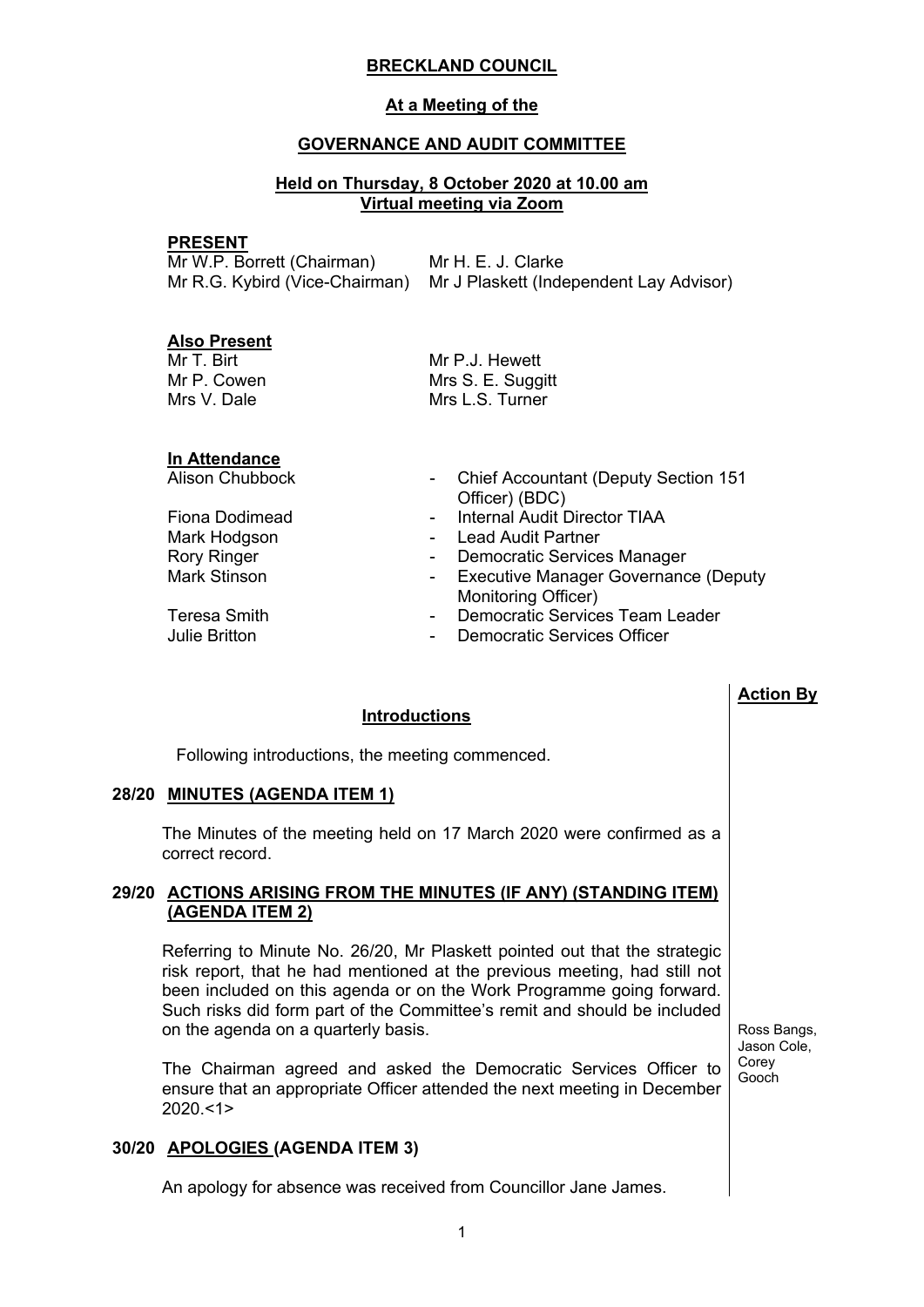# **Action By 31/20 URGENT BUSINESS (AGENDA ITEM 4)** None. **32/20 DECLARATION OF INTERESTS (AGENDA ITEM 5)** None. **33/20 NON-MEMBERS WISHING TO ADDRESS THE MEETING (AGENDA ITEM 6)** Councillors Birt, Dale and Turner were in attendance. The following Executive Members were also in attendance: Councillor Cowen, Executive Member for Finance & Growth Councillor Hewett, Executive Member for Contracts & Assets Councillor Suggitt, Executive Member for Governance. **34/20 ANNUAL REPORT ON STANDARDS ARRANGEMENTS AND UPDATE ON MODEL CODE OF CONDUCT CONSULTATION (AGENDA ITEM 7)** Rory Ringer, the Democratic Services Manager presented the report. Members were provided with a brief overview of standards work that had taken place from 1 April 2019 to 31 March 2020. The report also provided Members with an update on the current position of the LGA's Model Code of Conduct following the recent consultation. There had been an increase to the number of complaints in comparison to the previous year from 21 in 2018/19 to 28 in 2019/20. A brief explanation for this increase was provided. Referring to the Model Code of Conduct, Members were reminded of the consultation that ran for 10 weeks until Monday 17 August 2020 and all Members had been sent a link to the consultation documents and were encouraged to respond direct. to the LGA through their consultation portal. Hoey Ainscough Associates had been appointed to work with the LGA to review the Code. The LGA would be developing a final draft, based upon the feedback received which would then be presented to the LGA General Assembly in Autumn 2020. The LGA also intends to create additional guidance, working examples and explanatory text based on the new Model Code. A subsequent report would be brought back to the Governance & Audit Committee at a later date, following the implementation of the new Code to consider any changes to the Council's current arrangements as a result of the introduction of a national code.

The Chairman asked the Democratic Services Manager if he had any idea of the timescales. Members were informed that this would depend on when the Model Code was published, the current timeframe was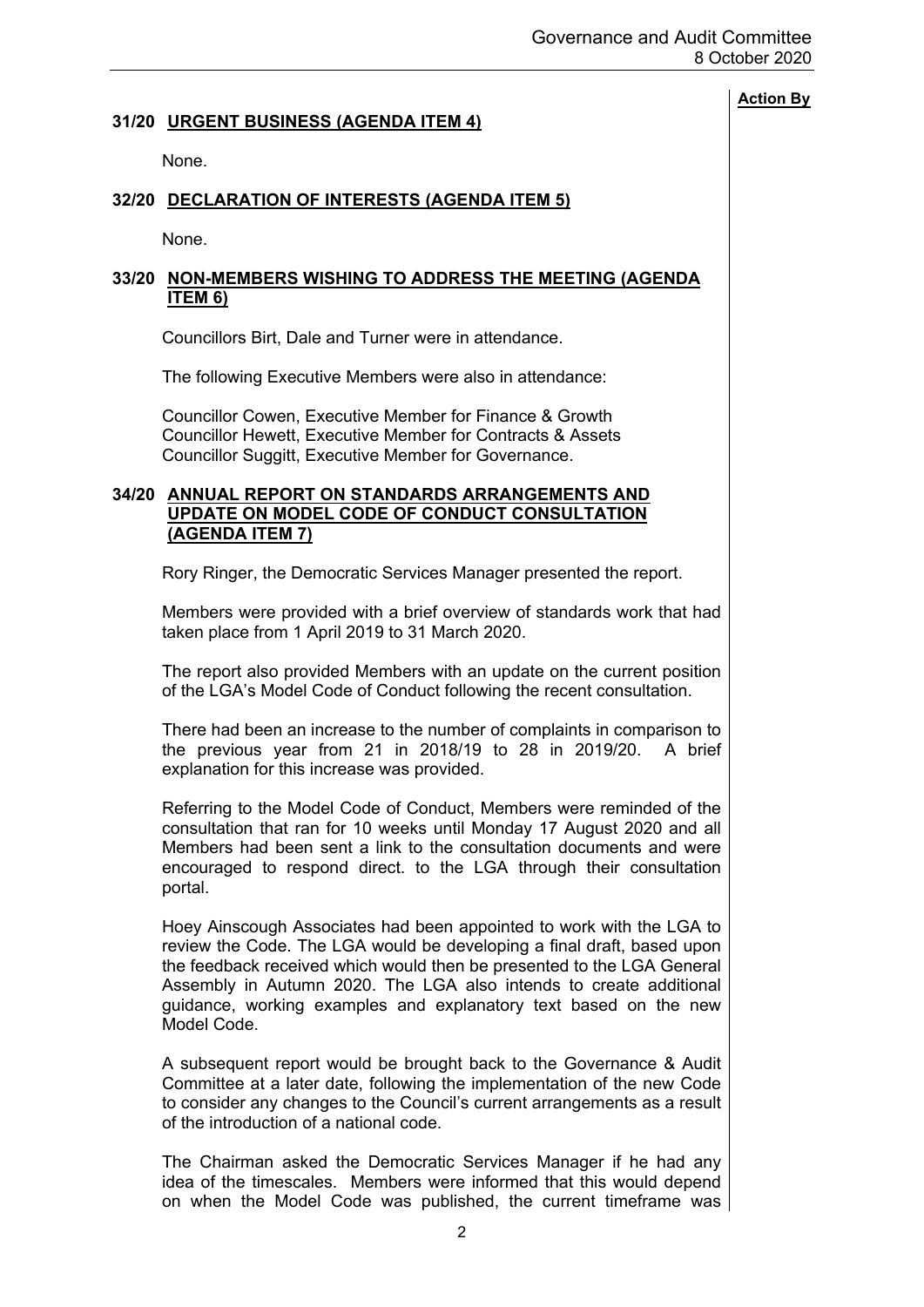Autumn 2020, and a report would be brought back to a future meeting of the Governance & Audit Committee.

Councillor Clarke had made his own submission to the LGA but wanted to know what would happen to the Towns and Parishes that had already adopted Breckland's current Code of Conduct.

Councillor Birt wondered if this Committee in its governance role had confidence that the existing standards system was working as intended as he felt there were a number of significant issues within the system that should be investigated.

Another comment raised by Councillor Birt was in respect of the Nolan Principles and the reasons why these had been changed in the Council's Constitution.

In response, Mark Stinson, the Executive Manager for Governance was unaware of any changes to these Principles and asked Councillor Birt if he could perhaps identify where these changes were so that this matter could be investigated after the meeting.

As far as the other question was concerned, Councillor Birt was asked to put this in writing to the Chairman.

The report was otherwise noted.

#### **35/20 CONSTITUTION - NON-KEY OFFICER DECISIONS/SIRO/LICENSING (AGENDA ITEM 8)**

The Executive Manager for Governance presented the report.

The Governance & Audit Committee had authority, within their terms of reference, to consider any changes to the Council's Constitution before being presented Full Council for final approval. As a key proposed change related to call-in, the Overview and Scrutiny Commission would also be consulted in due course.

Most of the changes were relatively minor but the first and most substantial one was the matter relating to call-in.

Members were informed that in 2012, new Regulations required all executive decisions taken by Officers under delegated powers to be published unless they were minor or administrative in nature. Prior to 2012, only Officer key decisions had, by law, to be published.

The intention of these Regulations was for openness and transparency ensuring that when an Officer made a decision that was executive in nature, it was published so that Members and members of the public were aware. However, Breckland's Constitution had been worded in such a way that any published executive decisions were subject to call-in. This meant that, by accident rather than design, many relatively minor Officer decisions were now subject to call-in.

If call-in was removed from such decisions, they would still be subject to scrutiny by the Overview & Scrutiny Commission, where decision-makers could be held to account, but they would not be subject to the current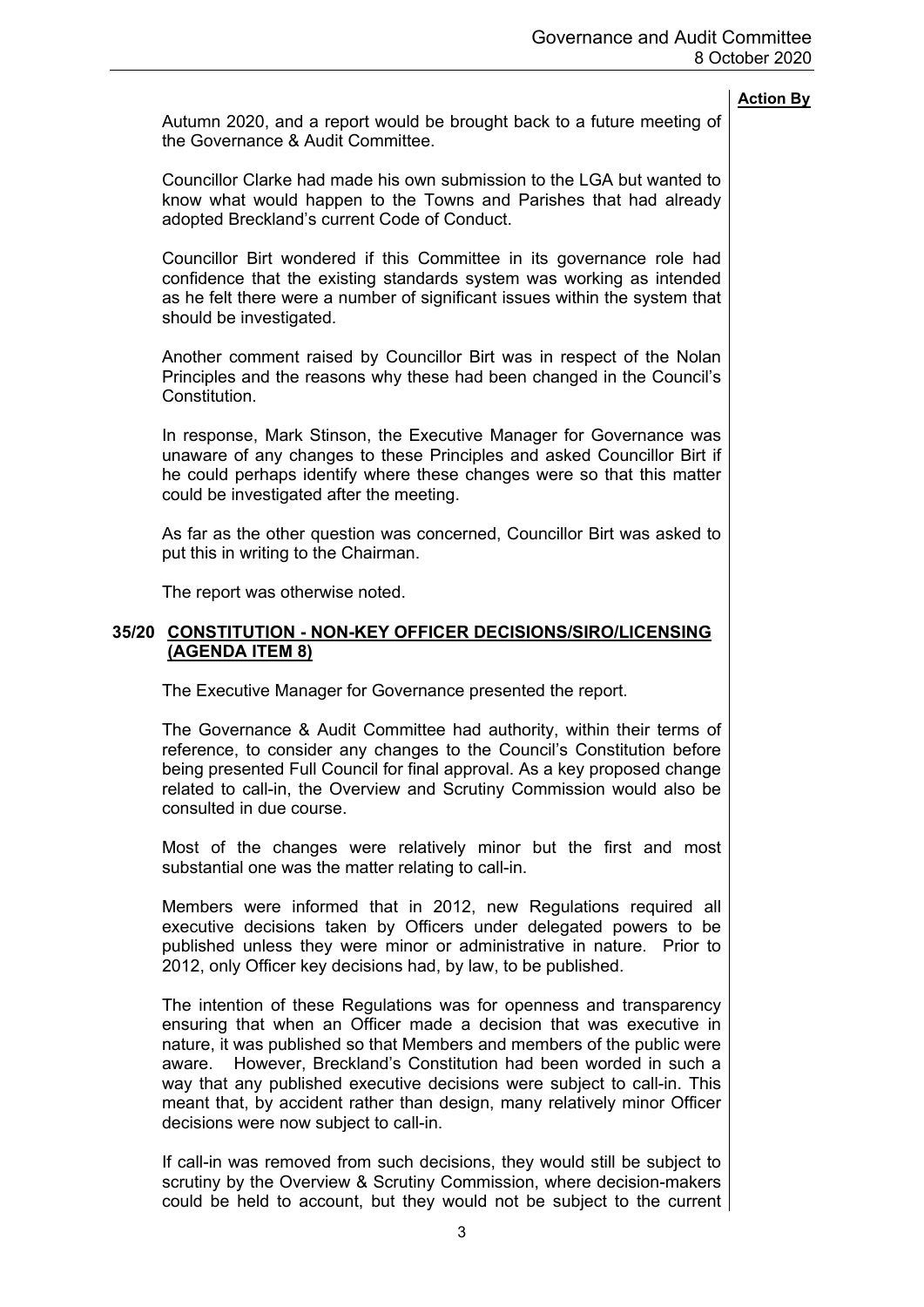delay of five clear working days whilst Officers waited to see if the decision was called in.

Cllr Kybird raised the following points:

- Page 21 Appendix B section  $1 (D)$  Animal Welfare should be (E)
- Page 21 Appendix B section  $2$  functions Health & Safety re H&S 1974 the words in brackets (as amended) should be included.
- Page  $22$  Appendix C paragraph 22.22 there were 4 clauses that could cause that clause to come into action, but it was not clear whether they were 'either' or 'and' clauses and this should be clarified.
- Page 24 Appendix E section 56.1 (All Council Members) advises that the Chief Executive **should** write to the Member:
	- 1. Did it have to be the Chief Executive
	- 2. Should the word 'should' become 'shall'.

The Executive Manager for Governance felt that these were all reasonable points and would be reviewed prior to taking the report to the Overview & Scrutiny Commission and then onto Full Council.

Cllr Clarke said that he would be happy to contact the Executive Director of Governance outside of the meeting in respect of his concerns. He appreciated the need for speed and for not 'clogging up' the areas when making an Officer decision and asked how many decisions had been called-in over the last 2 years.

The Executive Manager for Governance could only recall one call-in, and this had not related to an Officer decision. He advised that the vast majority of decisions were not called in and that there was an inbuilt delay of 5 clear working days.

The Chairman queried Appendix A, paragraph 7 as he felt that this was unclear. The Executive Manager agreed and would review the wording before the report progressed to Council.

As there were no further comments in respect of the remaining variations to the Constitution, it was proposed and **RESOLVED** that subject to the aforementioned amendments, the recommendations as listed be agreed.

# **36/20 AUDIT RESULTS REPORT 2019-20 (AGENDA ITEM 9)**

Mark Hodgson, the External Auditor & Associate Partner for Ernest & Young LLP presented the audit results report.

In May 2020, Members had been provided with an overview of external audit's scope and approach for the audit of the financial statements and had carried out the audit with a number of exceptions as a result of Covid-19.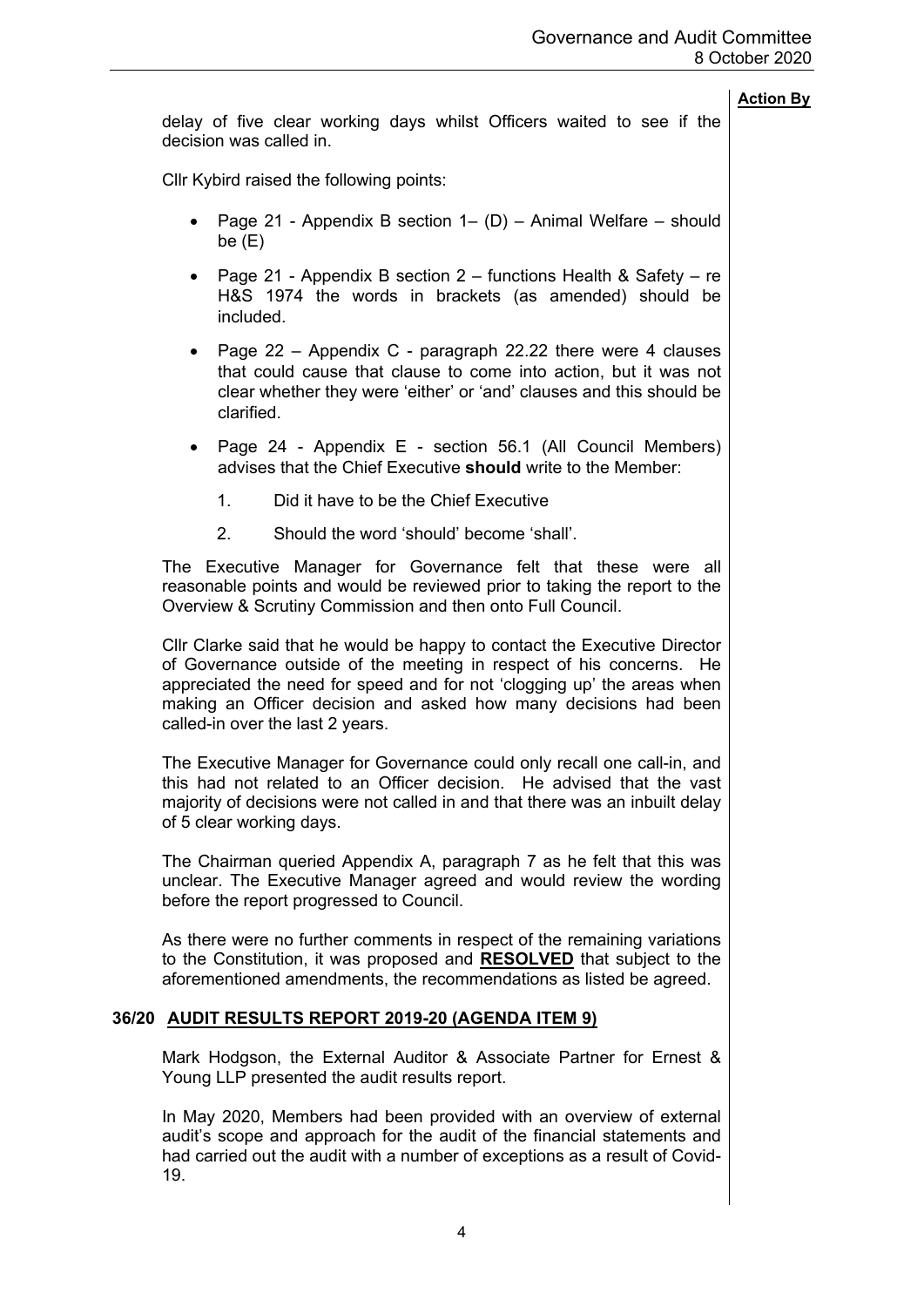The report summarised the preliminary audit conclusion in relation to the audit of Breckland Council 2019/20.

Subject to concluding the outstanding matters listed in the report on page 31 of the agenda pack, it was expected that an unqualified opinion would be issued on the Council's Financial Statements.

The key findings from the 2019/20 audit and the areas of work that had been covered were explained in great detail and the Finance Team were thanked for their unprecedented cooperation.

The Vice-Chairman, Councillor Kybird referred to page 32 of the agenda pack under Section 1 – 'Going Concern' where it stated that an additional disclosure should be included in the statement of accounts at Note 31 but the highest number in the accounts was Note 30 and he asked if this was something to be completed following the review.

Mr Hodgson, the External Auditor apologised as although the wording for Note 31 had been agreed it would be actioned by Breckland as part of the final revised statement of accounts.

Mr Plaskett asked what the timescales were for completing the review of work outstanding in respect of property plant & equipment and pensions which he felt could have a significant effect on the accounts.

In response, Members were informed that this work was well underway and although there could be further adjustments, the auditors should be in a position to sign the accounts in the next 2 weeks.

Mr Plaskett then referred to page 57 of the agenda pack, the audit fee chart which he found difficult to understand.

Mr Hodgson explained that the far right had column was the previous year's audit fee, the middle column was the scale fee that had been set by the Regulator 2 years ago and then the left hand numeric column was where the external auditors felt that scale of fee and audit work should be. The second figure in this column was for the additional work required taking into account the number of risk factors but was subject to review and approval by PSAA Ltd.

Referring to Appendix B, the request for a Management Representation letter, Mr Plaskett was surprised that the Council had not issued this yet. Members were informed that this was a standard request and he did not expect the Chief Accountant to provide him with this until the date of signing.

Having heard the discussions, Councillor Hewett, the Executive Member for Contracts & Assets felt that on all 3 options it seemed to be that any adjustments to the final accounts would be in the form of an additional disclosure rather than financial adjustments.

Councillor Birt appreciated the difficulties of completing this and it was 2 weeks away before the Council has some sort of finality and asked if it would be possible to have an update sent round to all Members of the Committee including the non-Members in attendance just to indicate where everything was at.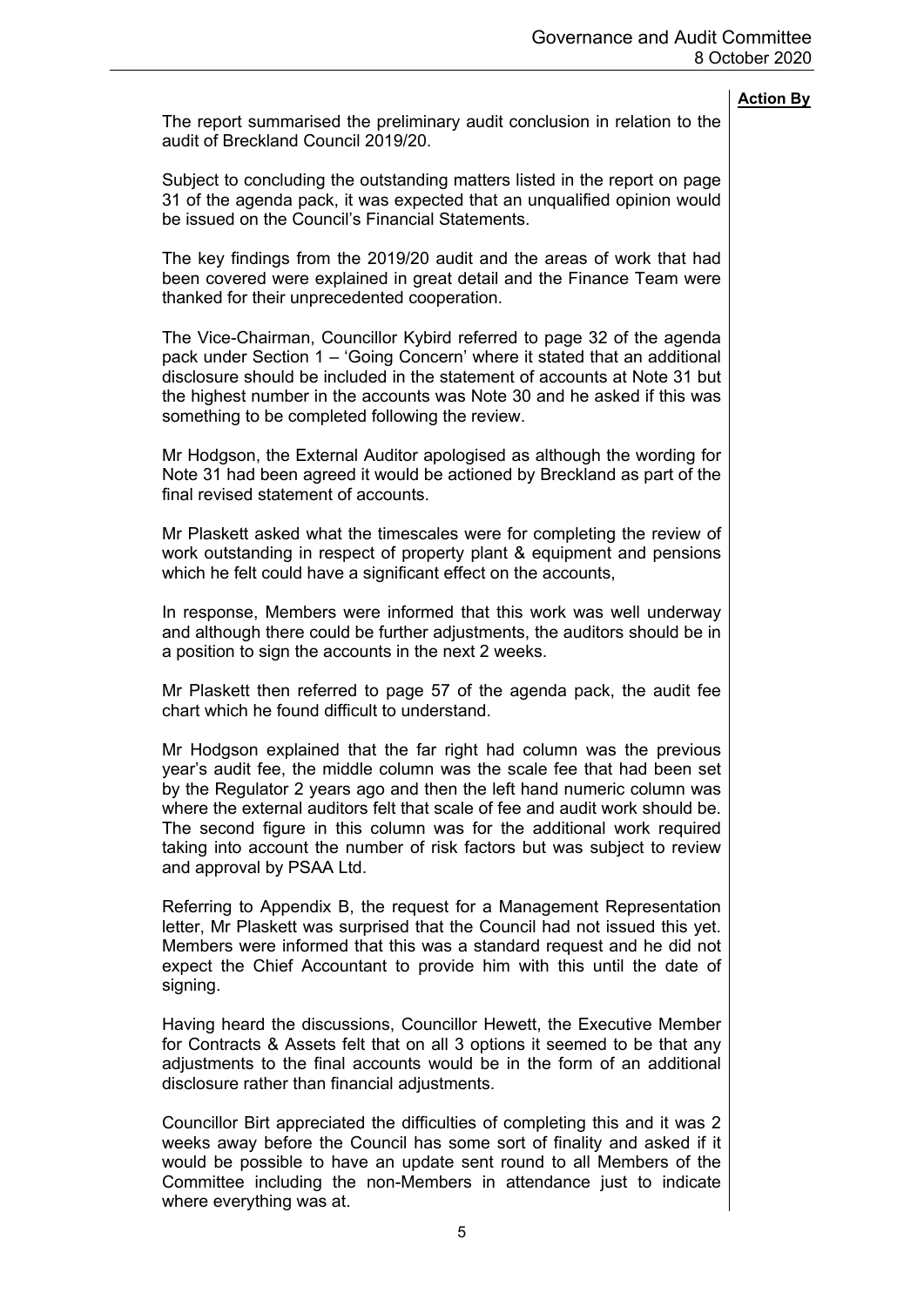The Chief Accountant pointed out that such a request had been proposed in the Statement of Accounts report, the next item on the agenda.

Subject to the conclusion of the outstanding matters; it was:

**RESOLVED** that the Audit Results report be noted.

## **37/20 AUDITED ANNUAL STATEMENT OF ACCOUNTS 2019-20 (AGENDA ITEM 10)**

Alison Chubbock, the Chief Accountant & Deputy S151 Officer presented the Annual Statement of Accounts 2019-20.

The report reflected what had already been said under the previous agenda item and detailed the changes that had been made to the Accounts since being sent to the Governance & Audit Committee in June 2020, and Members were thanked for all their questions all of which had been responded to.

The Chief Accountant was pleased with the progress this year as it had been a challenge and the audit had been very different with it being remote, but all had worked very well. As the Committee were not meeting again until December, the report proposed that authority be delegated to the S151 Officer in conjunction with the Chairman of the Governance & Audit Committee to make any changes to the accounts as a result of the audit, and to approve the accounts and the letter of representation. This would result in everything being completed by the deadline of 30 November 2020.

Any changes would be sent to Members for comment or questions prior to the accounts being signed off.

Referring to pages 115 and 133 of the agenda pack, Councillor Kybird asked if further clarification could be provided in respect of the figures contained under Note 4 and for the latter, the Inland Revenue penalties for staff allowances.

In response, the Chief Accountant explained that the figures on page 133 was where it had been previously identified that the Council had not been treating the mileage payments correctly for the shared staff between Breckland and South Holland DC. This had subsequently been raised and a disclosure had been made to HMRC and as such money had been set aside at that time. This; however, had taken quite some time to resolve with HMRC but no fines had been issued.

Page 115, it was noted that the depreciation and impairment values did vary year on year and for 2019/20 the impairments had been slightly higher than in previous years.

Mr Plaskett appreciated that it was not his decision to make but felt uncomfortable with the recommendations listed in the report where it stated that delegated authority would be given to the S151 Officer and just the Chairman of the Governance & Audit Committee. In his opinion, he felt that this was not good governance, and all members of the Committee should be included in the delegation. Additionally, on page 83, there was no explanation as to what was included under fees, charges &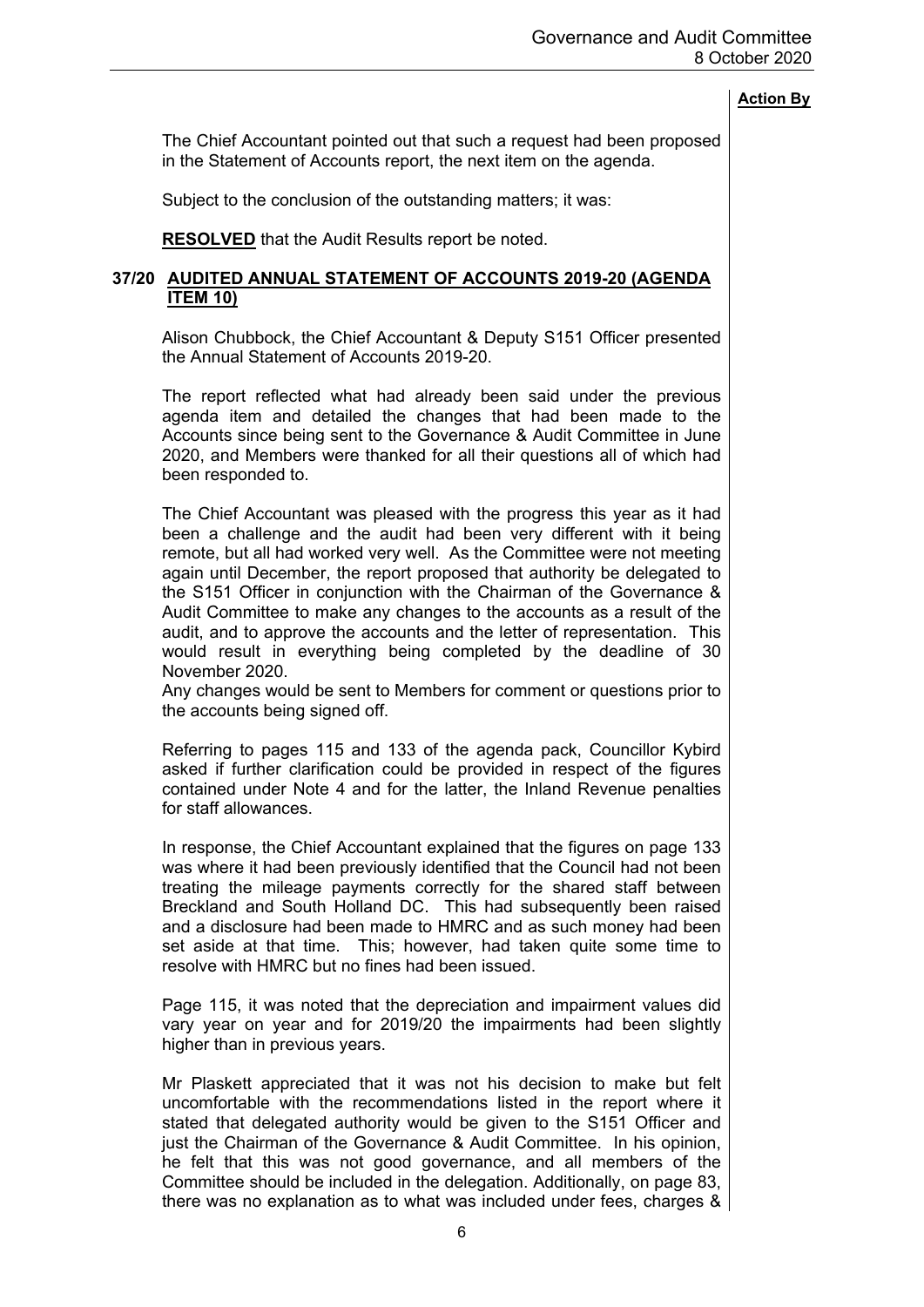miscellaneous.

In terms of the delegation, the Chief Accountant advised that in normal circumstances the Committee would be asked to approve the accounts and in terms of the fees charges and miscellaneous a description could certainly be added as these were in respect of service charges such as planning fees, licensing, recycling credits, garden waste bins etc.

Mr Plaskett felt that to prevent unnecessary questions in future he would prefer an explanation to be included.

Mark Hodgson referred to the point made by Mr Plaskett about the recommendations. It was relatively standard for the Committee to approve the accounts subject to any late material audit adjustments that would be delegated to the S151 Officer, and any material adjustments would be reported back to the Committee through an updated Audit Results report and proposed that the wording of the recommendation be amended accordingly.

The Chairman asked Members if they agreed with the proposal to amend the recommendations. Members were also assured that, as Chairman, he would consult with the Committee prior to using his delegated authority as he would welcome any feedback from Members prior to making the decision.

For clarity Mark Hodgson was asked to repeat the recommendation.

The Committee approves the financial statements subject to any late audit adjustments which would be approved through delegation by the S151 Officer and if material, the Chairman of this Committee.

Mr Plaskett felt that the Committee needed to see sight of the final results, and he did not hear that in what Mr Hodgson had suggested.

The Chairman assured Members that the amendment and what he had previously stated would be reflected in the Minutes.

Councillor Cowen, the Executive Member for Finance & Growth was aware that as a Committee the accounts could not be signed off at this meeting today which, given the pandemic and the situation that had been identified in the previous report was, in his opinion, the appropriate process. This was not the first time that the Committee had not been able to sign off the accounts and the same delegation had been given to the S151 Officer and the Chairman of the Committee in the past due to further adjustments being required. In this particular case, he felt that everyone should take heart from what the auditor had said given that in just 2 more weeks the final information would be received. Ernst & Young had found nothing to suggest that the draft accounts were going to change in any material way and felt that this was a significant benchmark that this Committee should be rightly proud of. The Finance Team had put these figures together including all the background information for Ernst & Young in these strange and difficult times which he felt should be congratulated. Councillor Cowen understood Mr Plaskett's particular concern but under the circumstances that everyone was all facing what Members had before them was an excellent report from the external auditors.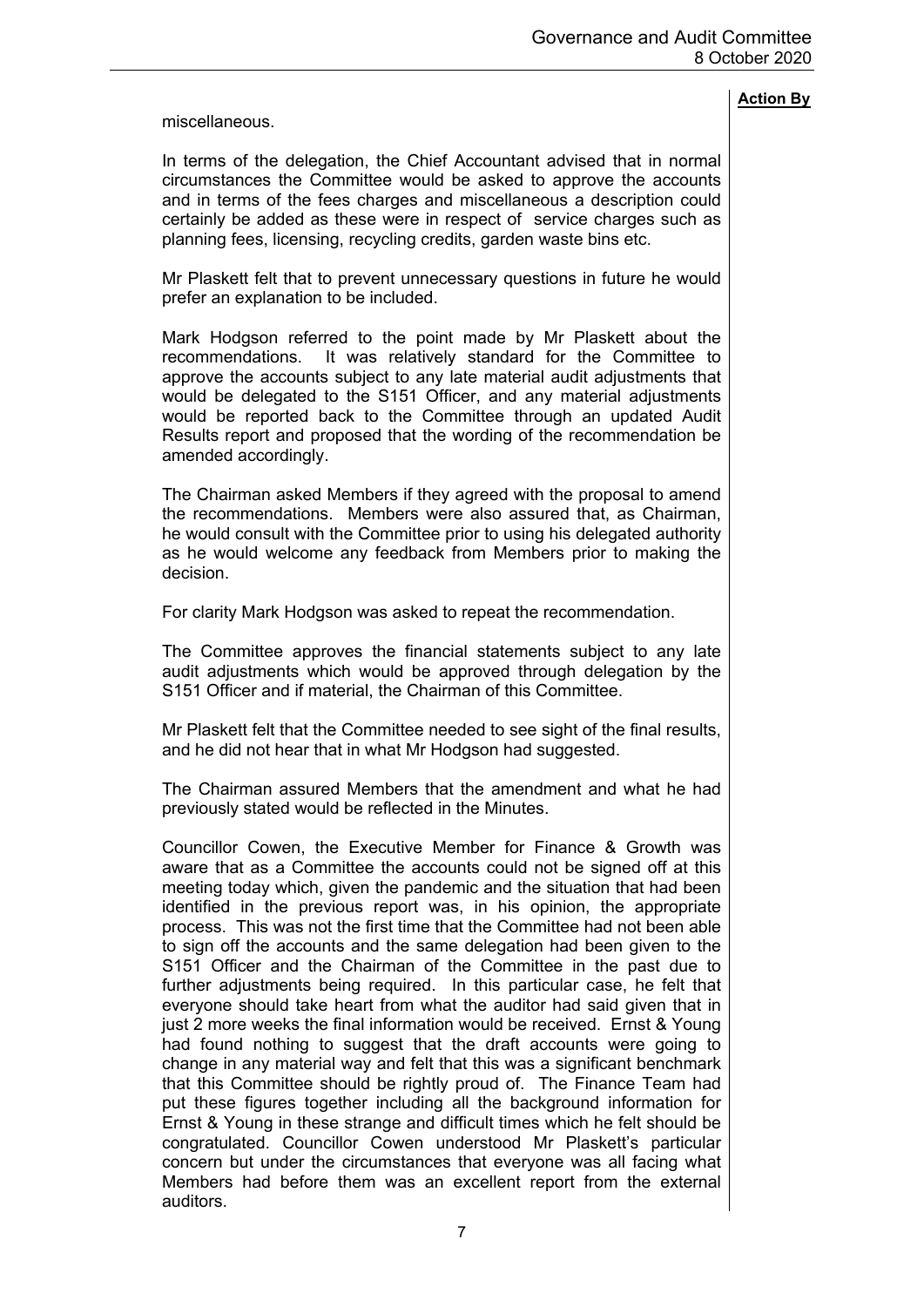Mr Plaskett then drew attention to page 87 of the agenda pack in regard to the capital investment spend for this year of £4.6m. There was no comment included about what that capital investment had been spent on and he wondered if a note should be included. The Chief Accountant explained that rather than repeating it twice, this information was always linked to the Cabinet out-turn report that included full details.

On page 98, Mr Plaskett had noticed a significant increase in spend on the Growth & Commercialisation Directorate and asked the Chief Accountant why this had increased by 59% increase over the year. It was agreed that this information would be sent to Members after the meeting.

On page 102, Mr Plaskett was slightly confused about the purchase and proceeds from short, and long- term investments and the fact that it had changed significantly since 2018/19. The Chief Accountant explained that the figure was quite misleading as these were each individual investment that the Council put in or out with the actual balance invested being much lower.

On page 115, Mr Plaskett had been surprised that the housing benefit figure was less for this year bearing in mind the additional work that had to be done in respect of homelessness and asked for an explanation. The Chief Accountant advised that the housing benefit numbers had been going down and had made quite a significant impact on the value but would most probably increase in the 2021 accounts due to the Covid situation.

Referring to page 139, under Note 20, and bearing in mind that this information would be going into the public domain, there had been a 20% increase to the salary for the Executive Director Strategy & Governance and an increase above inflation for the remaining Executives. He felt that an explanatory note should be included in the report. Members were informed that in an Election year, the Monitoring Officer would receive an extra payment as the Returning Officer for the Council, and the remainder of the increases were simply due to the annual pay rise of 2% in 2018-19 plus an increment plus the change in pension contributions. These figures were fairly standard and therefore, the Chief Accountant felt that it did not warrant a Note.

The Vice-Chairman explained that the Returning Officer was an artifact of statute and was paid a separate amount during an Election year.

The recommendations were proposed and seconded as amended, and it was:

**RESOLVED** that subject to any late audit adjustments which would be approved through delegation by the S151 Officer and if material, the Chairman of this Committee, following consultation with Members of the Governance & Audit Committee:

- 1. the final audited Statement of Accounts 2019-20 be approved;
- 2. the annual Governance Statement (AGS) 2019-20 be approved; and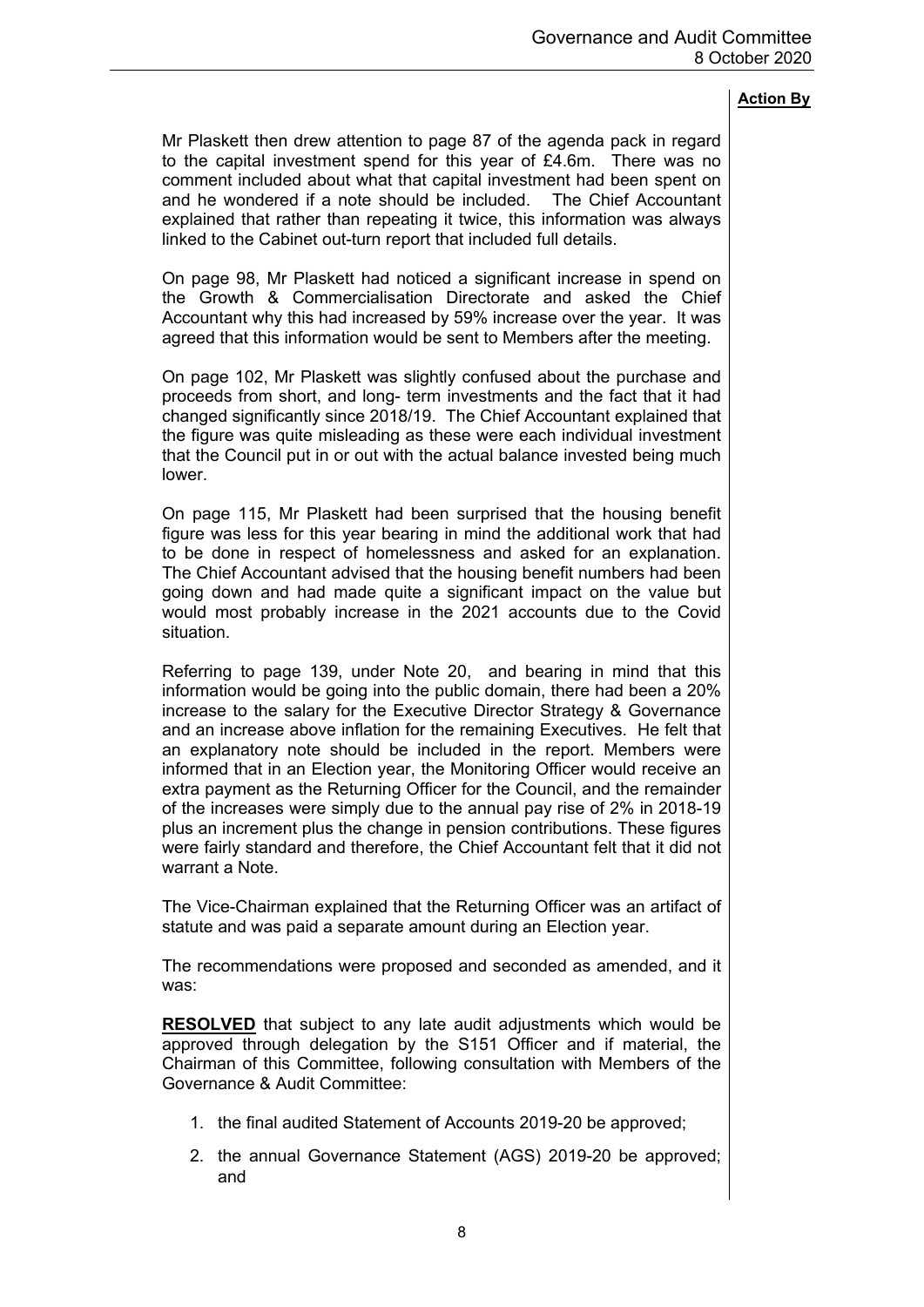|                                                                                                                                                                                                                                                                                                                                                                                                                                                                                                                          | <b>Action By</b> |
|--------------------------------------------------------------------------------------------------------------------------------------------------------------------------------------------------------------------------------------------------------------------------------------------------------------------------------------------------------------------------------------------------------------------------------------------------------------------------------------------------------------------------|------------------|
| 3. the letter of representation 2019-20 be approved.                                                                                                                                                                                                                                                                                                                                                                                                                                                                     |                  |
| 38/20 ANNUAL REPORT & OPINION 2019/20 (AGENDA ITEM 11)                                                                                                                                                                                                                                                                                                                                                                                                                                                                   |                  |
| Fiona Dodimead, the Internal Audit Director (TIAA) presented the report<br>that drew upon the outcomes of internal audit work performed over the<br>course of the year and concluded on the effectiveness of Internal Audit.                                                                                                                                                                                                                                                                                             |                  |
| A reasonable assurance had been given based on the 12 assurance<br>reports being issued seven of which were substantial assurance and five<br>were reasonable.                                                                                                                                                                                                                                                                                                                                                           |                  |
| It was highlighted that no limited or no assurance reports had been issued<br>for 2019/20 and it was noted that position statements were not given an<br>assurance rating.                                                                                                                                                                                                                                                                                                                                               |                  |
| in terms of the outstanding draft reports and due to the impact of the<br>Coronavirus Pandemic one had been finalised and the other was still<br>under discussion with management.                                                                                                                                                                                                                                                                                                                                       |                  |
| The last external assessment had been carried out in January 2017 and<br>internal audit service had conformed to the<br>had concluded that the<br>professional standards and that the word had been performed in<br>accordance with the Internal Professional Practices Framework.                                                                                                                                                                                                                                       |                  |
| It was noted that 10 out of a possible 11 performance measures had been<br>achieved, with three of these exceeding targets. Questionnaire responses<br>from Officers following each internal audit had been less than in previous<br>years.                                                                                                                                                                                                                                                                              |                  |
| Mr Plaskett drew Members' attention to page 189 of the agenda pack as<br>this was a point that he had raised on many occasions. A total of seven<br>recommendations still remained outstanding from 2017/18 and felt that as<br>an organisation the Council should be ashamed as three of these were<br>classed as important priority and the management should be taking a firm<br>look at these matters.                                                                                                               |                  |
| The Internal Audit Director advised that since the end of year a further<br>three of those recommendations had been finalised, the remaining four<br>related to cyber security.                                                                                                                                                                                                                                                                                                                                          |                  |
| It was <b>RESOLVED</b> that:                                                                                                                                                                                                                                                                                                                                                                                                                                                                                             |                  |
| 1. the contents of the Annual Report and Opinion of the Head of<br>Internal Audit be approved;<br>2. the reasonable audit opinion that had been given in relation to<br>governance, risk management and control for the year ended 31<br>March 2020 be noted;<br>3. the opinions expressed together with significant matters arising<br>from internal audit work contained within this report be given due<br>consideration, when developing and reviewing the Council's<br>Annual Governance Statement for 2019/20; and |                  |
| 4. the conclusions of the Review of the Effectiveness of Internal Audit<br>be noted.                                                                                                                                                                                                                                                                                                                                                                                                                                     |                  |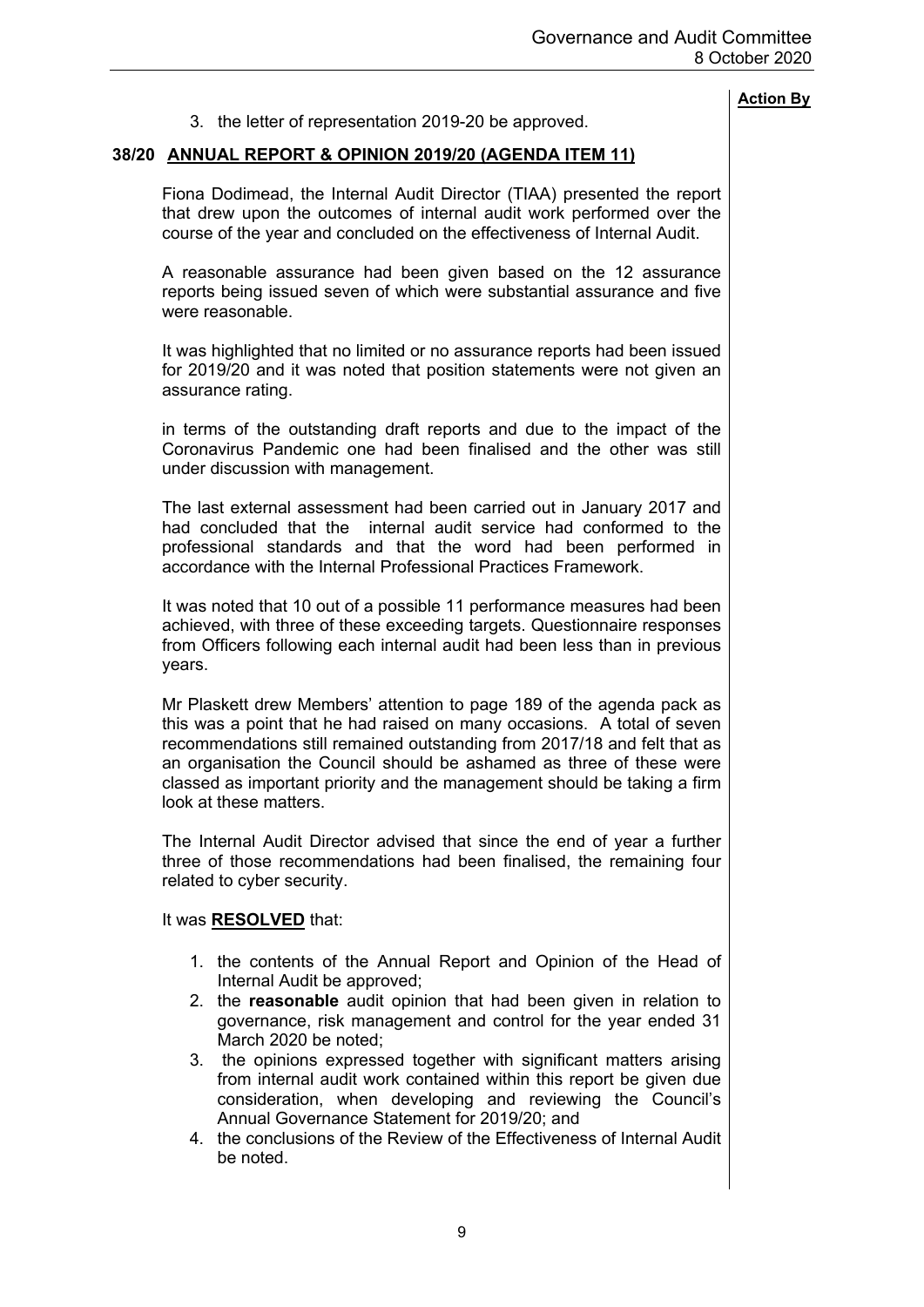# **39/20 PROGRESS REPORT ON INTERNAL AUDIT ACTIVITY (AGENDA ITEM 12)**

The Internal Audit Director (TIAA) provided Members with a detailed overview of the progress report.

At the meeting on 17 March 2020, the Annual Internal Audit Plan for the year had been approved, identifying the specific audits to be delivered. Since then, the plan had been revised considerably due to the impact the Coronavirus Pandemic has had on the Council.

In terms of a question raised about whether the plan could actually be delivered, Members were informed that auditors had been assigned to those particular audits for the for the remainder of the year with a caveat to take account of any second wave of the pandemic which would put internal audit in a different position.

The assurance mapping exercise was still in progress but would be concluded shortly and the process was explained.

The Vice-Chairman, Councillor Kybird felt that on the basis of satisfactory evidence that the programme would be completed subject to no further major lockdown, he was contact with the report.

The report was otherwise noted.

#### **40/20 FOLLOW UP REPORT ON INTERNAL AUDIT RECOMMENDATIONS (AGENDA ITEM 13)**

The Internal Audit Director (TIAA) provided Members with a detailed overview of the follow up report.

The report provided Members with the position on progress made by the management in implementing agreed internal audit recommendations as at 22 September 2020.

It was noted that the chart on page 212 of the agenda pack under paragraph 2.3, should read that 73 outstanding recommendations had been completed not 72.

There had been some movement in respect of 2017/18, 3 further recommendations had been implemented, the remaining outstanding recommendations were in relation to cyber security and internal audit were continuing to follow the progress on those.

For 2018/19, a total of 15 recommendations remained outstanding, details of which could be found at Appendix 3 of the report.

The Internal Audit Director was pleased to confirm that all outstanding recommendations from 2016/17 had now been implemented and good progress was also being made against recommendations raised in 2019/20.

The Chairman felt that where a matter remained outstanding that had gone beyond its review date, in the past, the Committee had asked for a senior officer to attend a meeting to explain why the items were still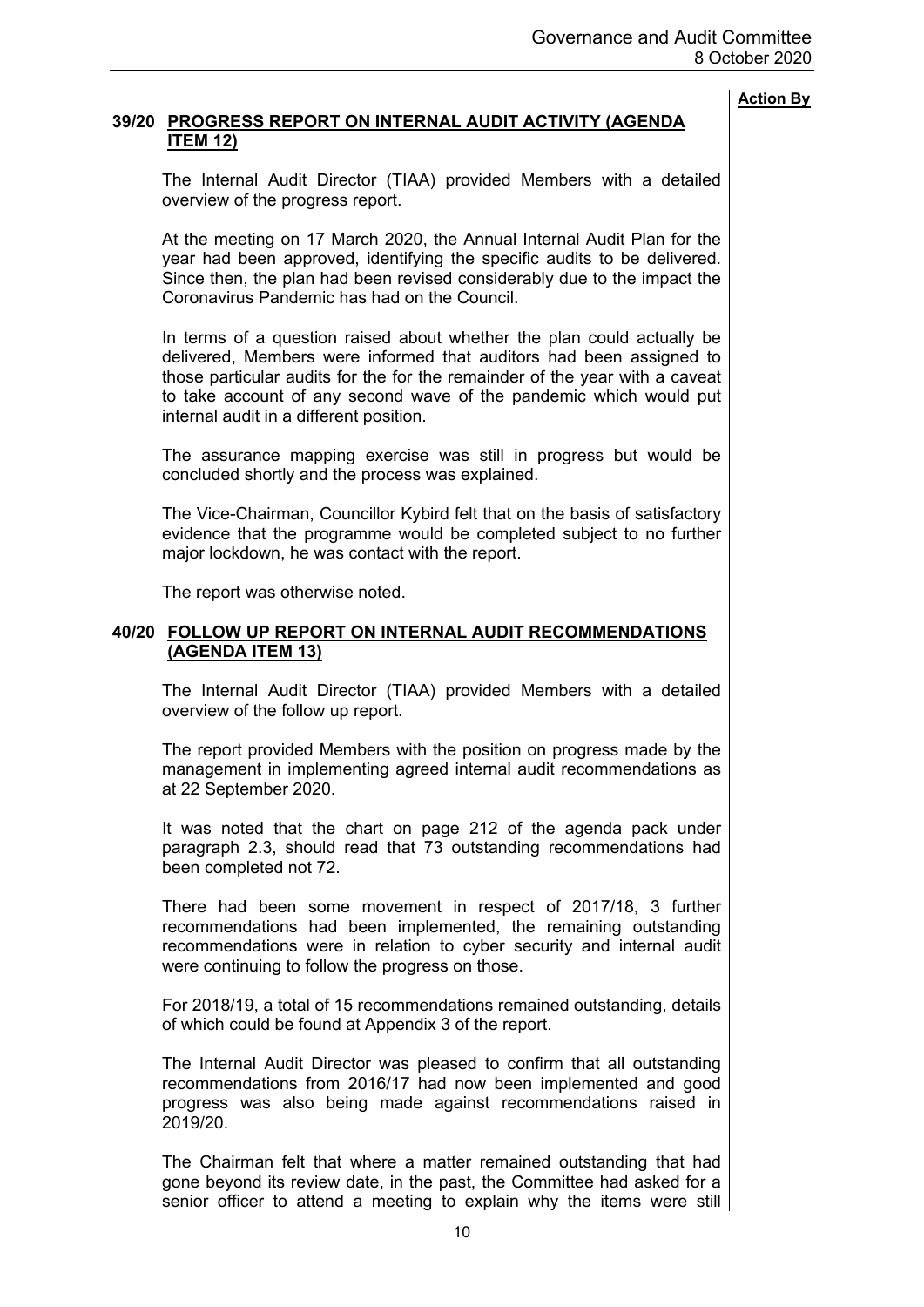outstanding, this had worked very well in previous years and had made a dramatic difference. He was keen for this to continue.

Mr Plaskett had noticed a number of inconsistencies in the report and drew attention to page 212 and 213 where the figures did not add up, and he was disappointed to note that 21% of recommendations from 2018/19 were still outstanding. He felt that management particularly the Chief Executive ought to take a closer look at these outstanding recommendations as a matter of urgency as all needed to be resolved.

The Chairman pointed out that Breckland Council did not have a Chief Executive and it was noted that a meeting was being held later where Members would be asked to consider the appointment of an interim Head of Paid Service. He agreed with Mr Plaskett and given the hiatus he asked for these matters to be addressed again at the December meeting where perhaps a discussion could be had with the Senior Management Team.

The Vice-Chairman drew attention to page 217 where he had noticed a delay to the review of the Council's S106 agreements due to the outsourced solicitor being furloughed. He asked if such work could be carried out remotely, if not, he felt it should be brought back in-house as many of these S106 matters contained time constraints.

Mark Stinson, the Director of Governance agreed that if the Council was unable to secure the services of the said Solicitor then it should be brought back-in house or alternative resources be commissioned elsewhere. He asked for it to be confirmed which S106 Agreement this referred to so he could make further inquiries. The Vice-Chairman believed it was generic and was a backlog of S106 matters but felt that in the first instance anything that was at risk of exceeding its time limitations be actioned in an urgent alternative manner.

The Chairman agreed that this matter should be addressed. He was aware, however, that this had been an exceptional year and many Officers had been deployed elsewhere to support communities and manage the issues around Covid. As such, the capacity for the non-frontline staff had not been available and he did not want to set unrealistic demands on Officers. He agreed that these outstanding matters were important and also agreed that, as a Committee, a recovery plan should be looked at to pick up some of these historical issues.

The Vice-Chairman said that perhaps an update could be received prior to the next meeting when the facts were clearer. The Director of Governance pointed out that he had already sent an email to the Head of Legal Services to look into the position of the S106 Agreements and provide an update as soon as possible.

The Internal Audit Director addressed the concerns raised by Mr Plaskett in terms of the numbers and apologised as it was an error and would be rectified.

Subject to the aforementioned amendments, the contents of the report were agreed.